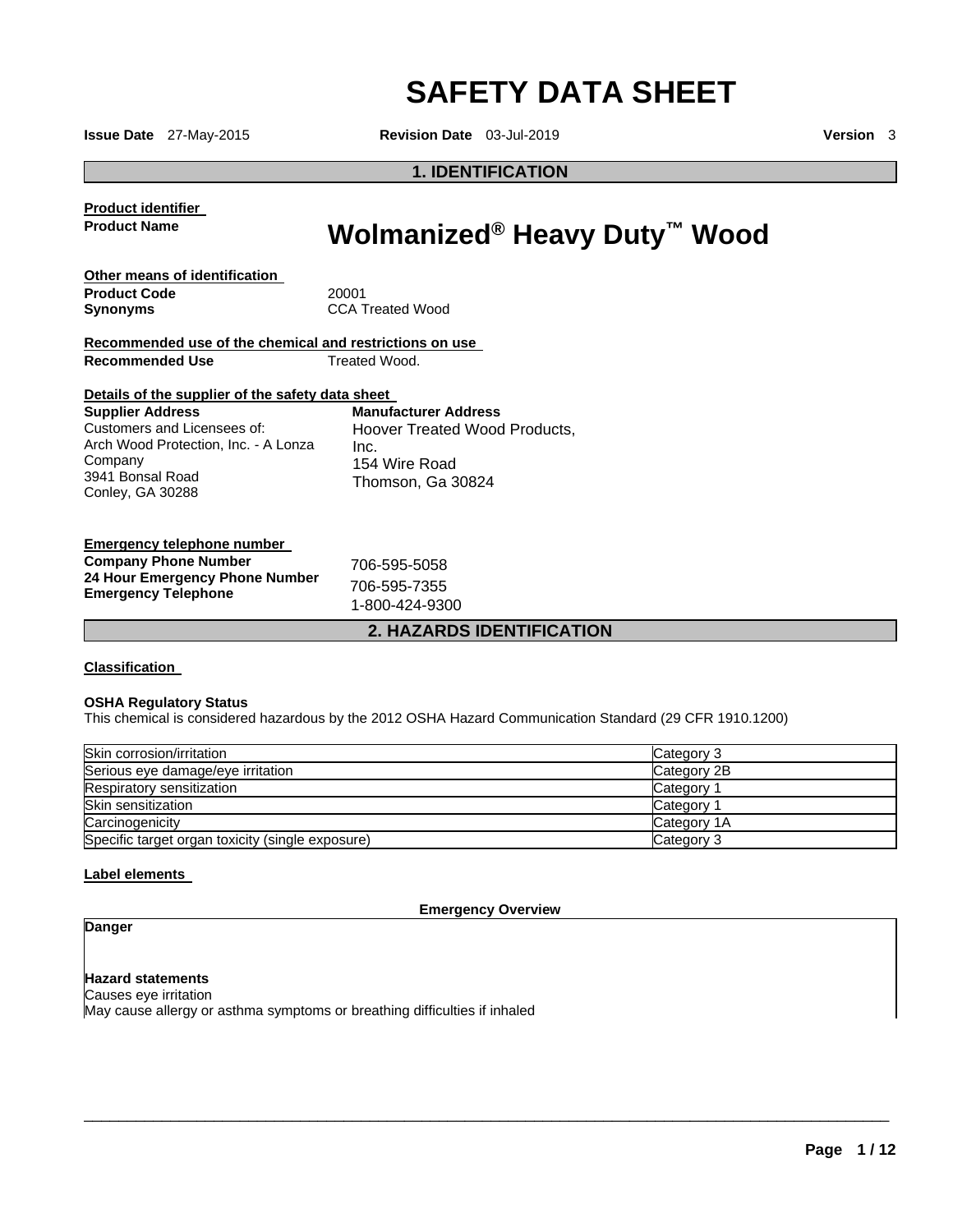

#### **Precautionary Statements - Prevention**

Obtain special instructions before use Do not handle until all safety precautions have been read and understood Use personal protective equipment as required Wash face, hands and any exposed skin thoroughly after handling Avoid breathing dust/fume/gas/mist/vapors/spray In case of inadequate ventilation wear respiratory protection Contaminated work clothing should not be allowed out of the workplace Wear protective gloves Use only outdoors or in a well-ventilated area

#### **Precautionary Statements - Response**

IF exposed or concerned: Get medical advice/attention Specific treatment (see First Aid on this label) IF IN EYES: Rinse cautiously with water for several minutes. Remove contact lenses, if present and easy to do. Continue rinsing If eye irritation persists: Get medical advice/attention IF ON SKIN: Wash with plenty of soap and water If skin irritation or rash occurs: Get medical advice/attention Wash contaminated clothing before reuse If experiencing respiratory symptoms: Call a POISON CENTER or doctor/physician IF INHALED: Remove victim to fresh air and keep at rest in a position comfortable for breathing

\_\_\_\_\_\_\_\_\_\_\_\_\_\_\_\_\_\_\_\_\_\_\_\_\_\_\_\_\_\_\_\_\_\_\_\_\_\_\_\_\_\_\_\_\_\_\_\_\_\_\_\_\_\_\_\_\_\_\_\_\_\_\_\_\_\_\_\_\_\_\_\_\_\_\_\_\_\_\_\_\_\_\_\_\_\_\_\_\_\_\_\_\_

#### **Precautionary Statements - Disposal**

Dispose of contents/container to an approved waste disposal plant

#### **Hazards not otherwise classified (HNOC)**

Causes mild skin irritation

#### **Other Information**

Not applicable

### **3. COMPOSITION/INFORMATION ON INGREDIENTS**

 $\overline{\phantom{a}}$  , and the set of the set of the set of the set of the set of the set of the set of the set of the set of the set of the set of the set of the set of the set of the set of the set of the set of the set of the s

#### **Substance**

This material is considered hazardous by the OSHA Hazard Communication Standard (29 CFR 1910.1200).

**Synonyms CCA Treated Wood.**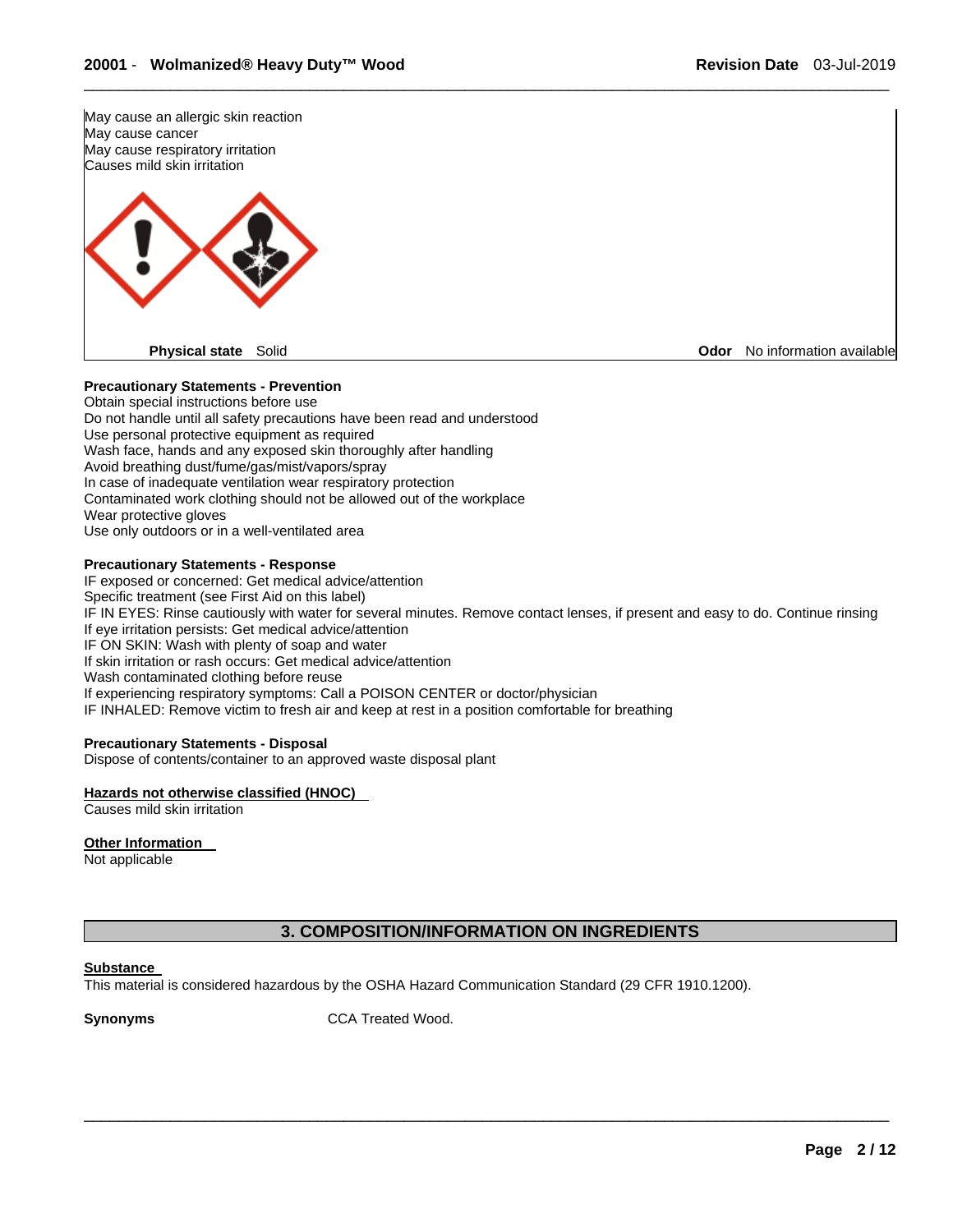| <b>Chemical Name</b> | CAS No.             | Weight-%   | <b>Trade Secret</b> |
|----------------------|---------------------|------------|---------------------|
| Wood and Wood Dust   | <b>NOT ASSIGNED</b> | $90 - 100$ |                     |
| Chromic Acid         | 7738-94-5           | $0.1 - 1$  |                     |
| Arsenic Acid         | 7778-39-4           | $0.1 - 1$  |                     |
| Cupric Oxide         | 1317-38-0           | $0.1 - 1$  |                     |
| Lead                 | 7439-92-1           | <0.1       |                     |

Chromic Acid, Arsenic Acid, and Copper Oxide are present in the preservative used to treat this wood. Actual retention may vary due to differences in wood stock and treatment retention levels. Although the Chrome VI present in the Chromic Acid used to treat this wood is reduced to Chrome III during the treating and fixation processes, some Chrome VI may be present. Due to this, OSHA's Hexavalent Chromium Rule (29 CFR 1910.1026) may apply. The manufacturer of this treated wood has monitoring data indicating the levels will be below the established limits and action levels when used under usual conditions. If unusual circumstances exist, monitoring may be required. A state-run OSHA program may have more stringent limits for wood dust and/or PNOR.

### **4. FIRST AID MEASURES**

#### **Description of first aid measures**

| <b>General advice</b>                                                      | If symptoms persist, call a physician.                                                                                                                                                                                  |  |  |  |
|----------------------------------------------------------------------------|-------------------------------------------------------------------------------------------------------------------------------------------------------------------------------------------------------------------------|--|--|--|
| Eye contact                                                                | Immediately flush with plenty of water. After initial flushing, remove any contact lenses and<br>continue flushing for at least 15 minutes. Keep eye wide open while rinsing. If symptoms<br>persist, call a physician. |  |  |  |
| <b>Skin contact</b>                                                        | Wash off immediately with soap and plenty of water. If skin irritation persists, call a<br>physician.                                                                                                                   |  |  |  |
| <b>Inhalation</b>                                                          | Remove to fresh air. If not breathing, give artificial respiration. If symptoms persist, call a<br>physician.                                                                                                           |  |  |  |
| Ingestion                                                                  | Do NOT induce vomiting. Never give anything by mouth to an unconscious person. Call a<br>physician or poison control center immediately.                                                                                |  |  |  |
| Self-protection of the first aider                                         | Use personal protective equipment as required. Avoid contact with skin, eyes or clothing.                                                                                                                               |  |  |  |
| Most important symptoms and effects, both acute and delayed                |                                                                                                                                                                                                                         |  |  |  |
| <b>Symptoms</b>                                                            | See Section 11: TOXICOLOGICAL INFORMATION.                                                                                                                                                                              |  |  |  |
| Indication of any immediate medical attention and special treatment needed |                                                                                                                                                                                                                         |  |  |  |
| Note to physicians                                                         | May cause sensitization in susceptible persons. Treat symptomatically.                                                                                                                                                  |  |  |  |
| <b>5. FIRE-FIGHTING MEASURES</b>                                           |                                                                                                                                                                                                                         |  |  |  |

#### **Suitable extinguishing media**

Use extinguishing measures that are appropriate to local circumstances and the surrounding environment. Carbon dioxide (CO2). Water spray or fog.

 $\overline{\phantom{a}}$  , and the set of the set of the set of the set of the set of the set of the set of the set of the set of the set of the set of the set of the set of the set of the set of the set of the set of the set of the s

**Unsuitable extinguishing media** Do not use a solid water stream as it may scatter and spread fire.

#### **Specific hazards arising from the chemical**

In the event of fire and/or explosion do not breathe fumes. May cause sensitization in susceptible persons.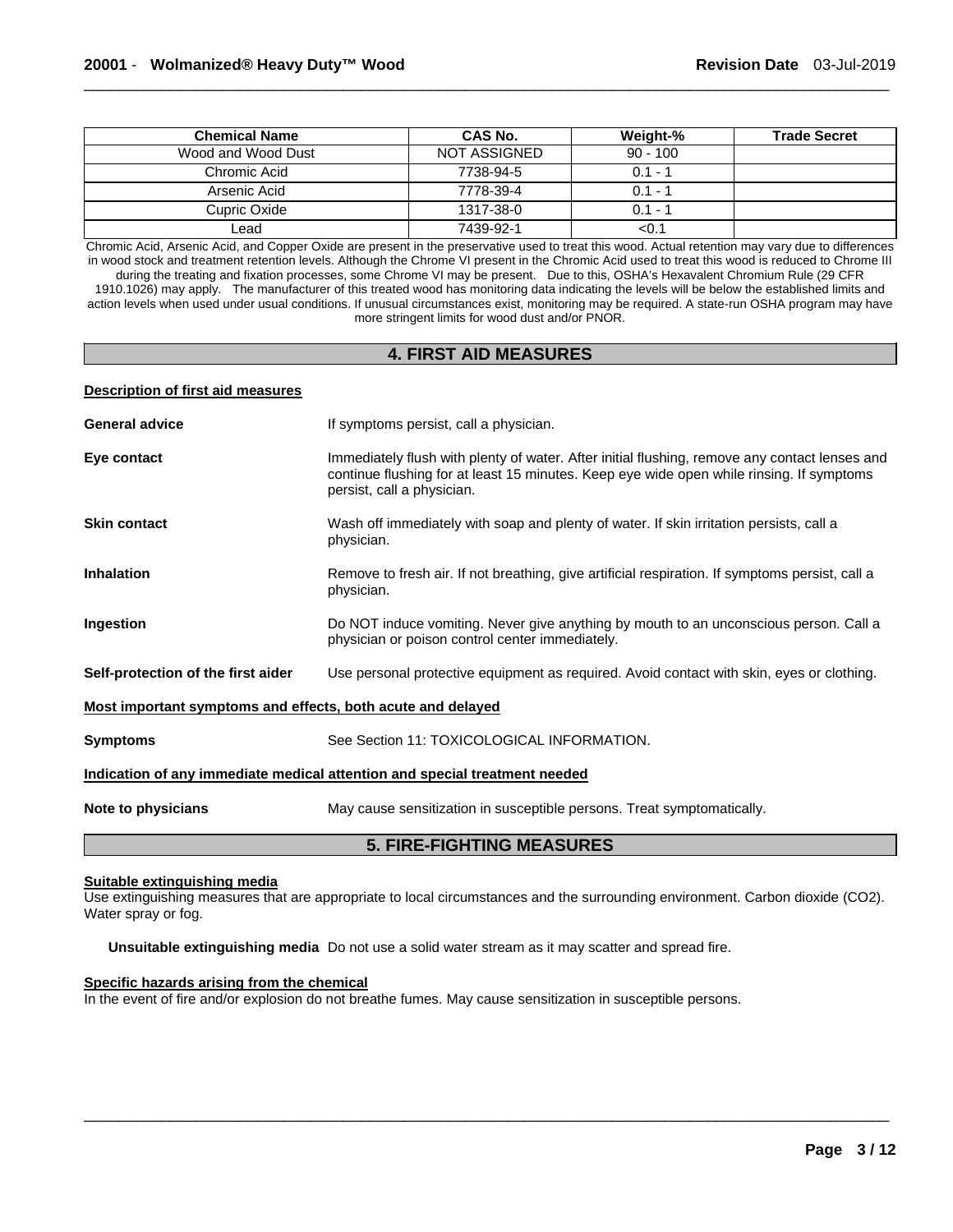**Hazardous combustion products** Carbon monoxide. Carbon dioxide (CO2). Nitrogen oxides (NOx).

**Explosion data Sensitivity to Mechanical Impact** None. **Sensitivity to Static Discharge** None.

#### **Protective equipment and precautions for firefighters**

As in any fire, wear self-contained breathing apparatus pressure-demand, MSHA/NIOSH (approved or equivalent) and full protective gear.

#### **6. ACCIDENTAL RELEASE MEASURES**

\_\_\_\_\_\_\_\_\_\_\_\_\_\_\_\_\_\_\_\_\_\_\_\_\_\_\_\_\_\_\_\_\_\_\_\_\_\_\_\_\_\_\_\_\_\_\_\_\_\_\_\_\_\_\_\_\_\_\_\_\_\_\_\_\_\_\_\_\_\_\_\_\_\_\_\_\_\_\_\_\_\_\_\_\_\_\_\_\_\_\_\_\_

|                                                      | <b>Personal precautions, protective equipment and emergency procedures</b>                                                                                                                                                                                                                                                                                                                                                                                  |  |  |
|------------------------------------------------------|-------------------------------------------------------------------------------------------------------------------------------------------------------------------------------------------------------------------------------------------------------------------------------------------------------------------------------------------------------------------------------------------------------------------------------------------------------------|--|--|
| <b>Personal precautions</b>                          | Ensure adequate ventilation, especially in confined areas.                                                                                                                                                                                                                                                                                                                                                                                                  |  |  |
| For emergency responders                             | Use personal protection recommended in Section 8.                                                                                                                                                                                                                                                                                                                                                                                                           |  |  |
| <b>Environmental precautions</b>                     |                                                                                                                                                                                                                                                                                                                                                                                                                                                             |  |  |
| <b>Environmental precautions</b>                     | Prevent further leakage or spillage if safe to do so. Prevent product from entering drains.<br>Do not flush into surface water or sanitary sewer system. See Section 12: ECOLOGICAL<br>INFORMATION.                                                                                                                                                                                                                                                         |  |  |
| Methods and material for containment and cleaning up |                                                                                                                                                                                                                                                                                                                                                                                                                                                             |  |  |
| <b>Methods for containment</b>                       | Cover with plastic sheet to prevent spreading.                                                                                                                                                                                                                                                                                                                                                                                                              |  |  |
| Methods for cleaning up                              | Cover powder spill with plastic sheet or tarp to minimize spreading and keep powder dry.<br>Take up mechanically, placing in appropriate containers for disposal. Avoid creating dust.<br>Clean contaminated surface thoroughly. Pick up and transfer to properly labeled containers.<br>Sweep up and shovel into suitable containers for disposal. After cleaning, flush away traces<br>with water. Take precautionary measures against static discharges. |  |  |

#### **7. HANDLING AND STORAGE**

#### **Precautions for safe handling**

**Advice on safe handling** Do not burn treated wood. Do not use pressure treated chips or sawdust as mulch. Use with local exhaust ventilation. May form combustible dust concentrations in air. Take precautionary measures against static discharges. Avoid contact with skin, eyes or clothing. Wash contaminated clothing before reuse. Do not eat, drink or smoke when using this product. Do not breathe dust/mist/vapors/spray.

#### **Conditions for safe storage, including any incompatibilities**

- **Storage Conditions Avoid generation of dust.**
- 

**Incompatible materials None known based on information supplied.** 

### **8. EXPOSURE CONTROLS/PERSONAL PROTECTION**

 $\overline{\phantom{a}}$  , and the set of the set of the set of the set of the set of the set of the set of the set of the set of the set of the set of the set of the set of the set of the set of the set of the set of the set of the s

#### **Control parameters**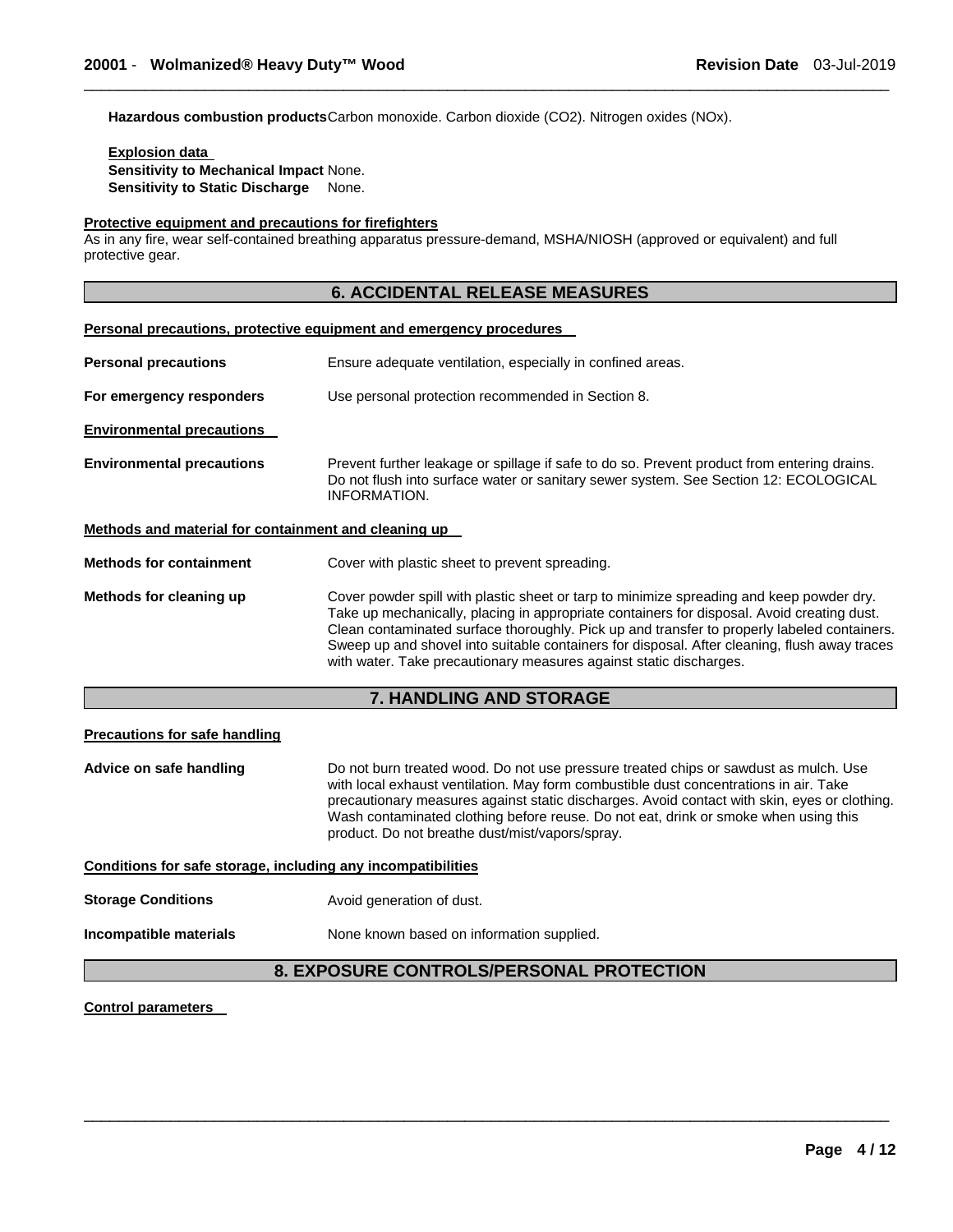| <b>Exposure Guidelines</b>                                    |                                                         |                                                                  |                                                         |
|---------------------------------------------------------------|---------------------------------------------------------|------------------------------------------------------------------|---------------------------------------------------------|
| <b>Chemical Name</b>                                          | <b>ACGIH TLV</b>                                        | <b>OSHA PEL</b>                                                  | <b>NIOSH IDLH</b>                                       |
| Wood and Wood Dust                                            | 1.0 mg/m <sup>3</sup> Inhalable,                        | 15 mg/m <sup>3</sup> Total Dust                                  |                                                         |
| <b>NOT ASSIGNED</b>                                           | 0.5 mg/m <sup>3</sup> Inhalable Western Red             | 5.0 mg/m <sup>3</sup> Respirable Fraction                        |                                                         |
|                                                               | Cedar                                                   |                                                                  |                                                         |
| Chromic Acid                                                  |                                                         | TWA: $5 \mu g/m^3$                                               | TWA: $0.0002$ mg/m <sup>3</sup> Cr                      |
| 7738-94-5                                                     |                                                         | (vacated) Ceiling: $0.1 \text{ mg/m}^3$                          |                                                         |
|                                                               |                                                         | Ceiling: 0.1 mg/m <sup>3</sup> CrO3 applies to                   |                                                         |
|                                                               |                                                         | any operations or sectors for which                              |                                                         |
|                                                               |                                                         | the Hexavalent Chromium standard                                 |                                                         |
|                                                               |                                                         | [29 CFR 1910.1026] is stayed or is                               |                                                         |
|                                                               |                                                         | otherwise not in effect                                          |                                                         |
| Arsenic Acid                                                  | TWA: $0.01$ mg/m <sup>3</sup> As                        | TWA: $10 \mu g/m^3$ As                                           | IDLH: $5 \text{ mg/m}^3$ As                             |
| 7778-39-4                                                     |                                                         |                                                                  | Ceiling: $0.002$ mg/m <sup>3</sup> As 15 min            |
| Cupric Oxide                                                  | TWA: 1 mg/m <sup>3</sup> Cu dust and mist               |                                                                  | IDLH: 100 mg/m <sup>3</sup> Cu dust and mist            |
| 1317-38-0                                                     |                                                         |                                                                  | TWA: 0.1 mg/m <sup>3</sup> Cu fume TWA: 1               |
|                                                               |                                                         |                                                                  | $mg/m3$ Cu dust and mist                                |
| Lead                                                          | TWA: 0.05 mg/m <sup>3</sup> TWA: 0.05 mg/m <sup>3</sup> | TWA: 50 $\mu$ g/m <sup>3</sup> TWA: 50 $\mu$ g/m <sup>3</sup> Pb | IDLH: 100 mg/m <sup>3</sup> IDLH: 100 mg/m <sup>3</sup> |
| 7439-92-1                                                     | <b>Pb</b>                                               |                                                                  | Pb                                                      |
|                                                               |                                                         |                                                                  | TWA: 0.050 mg/m <sup>3</sup> TWA: 0.050                 |
|                                                               |                                                         |                                                                  | $mg/m3$ Pb                                              |
| $\cdots$ $\sim$ $\cdots$ $\sim$ $\cdots$<br>$\cdots$ $\cdots$ | $\cdot$ $\cdot$ $\cdot$<br>.                            |                                                                  |                                                         |

*NIOSH IDLH Immediately Dangerous to Life or Health* 

**Other Information** Vacated limits revoked by the Court of Appeals decision in AFL-CIO v. OSHA, 965 F.2d 962 (11th Cir., 1992).

#### **Appropriate engineering controls**

#### **Engineering Controls** Showers Eyewash stations

Ventilation systems. Ventilation: Saw, cut or machine wood outdoors or in well ventilated areas. Due to the explosive potential of dust when suspended in air, precautions should be taken when sawing, sanding, or machining wood or wood products to prevent sparks or other ignition sources. If required, use wet methods and/or explosion suppression systems to reduce generation of dust. Local exhaust ventilation is recommended when sawing, sanding, or machining this product. General dilution ventilation is recommended in processing and storage areas.

#### **Individual protection measures, such as personal protective equipment**

| Eye/face protection                   | Use safety glasses with side shields or chemical goggles when sawing or cutting treated or<br>untreated wood.                                                                                                                                             |
|---------------------------------------|-----------------------------------------------------------------------------------------------------------------------------------------------------------------------------------------------------------------------------------------------------------|
| Skin and body protection              | Wear leather gloves. Wear long sleeve shirt, pants, and steel-toed shoes when handling<br>treated or untreated wood.                                                                                                                                      |
| <b>Respiratory protection</b>         | None normally required. When sawing or cutting treated or untreated wood, wear a<br>NIOSH approved N95 or better dust mask.                                                                                                                               |
| <b>General Hygiene Considerations</b> | When using do not eat, drink or smoke. Regular cleaning of equipment, work area and<br>clothing is recommended. Avoid contact with skin, eyes or clothing. Wash hands thoroughly<br>after handling. Keep away from food, drink and animal feeding stuffs. |

## **9. PHYSICAL AND CHEMICAL PROPERTIES**

 $\overline{\phantom{a}}$  , and the set of the set of the set of the set of the set of the set of the set of the set of the set of the set of the set of the set of the set of the set of the set of the set of the set of the set of the s

**Information on basic physical and chemical properties**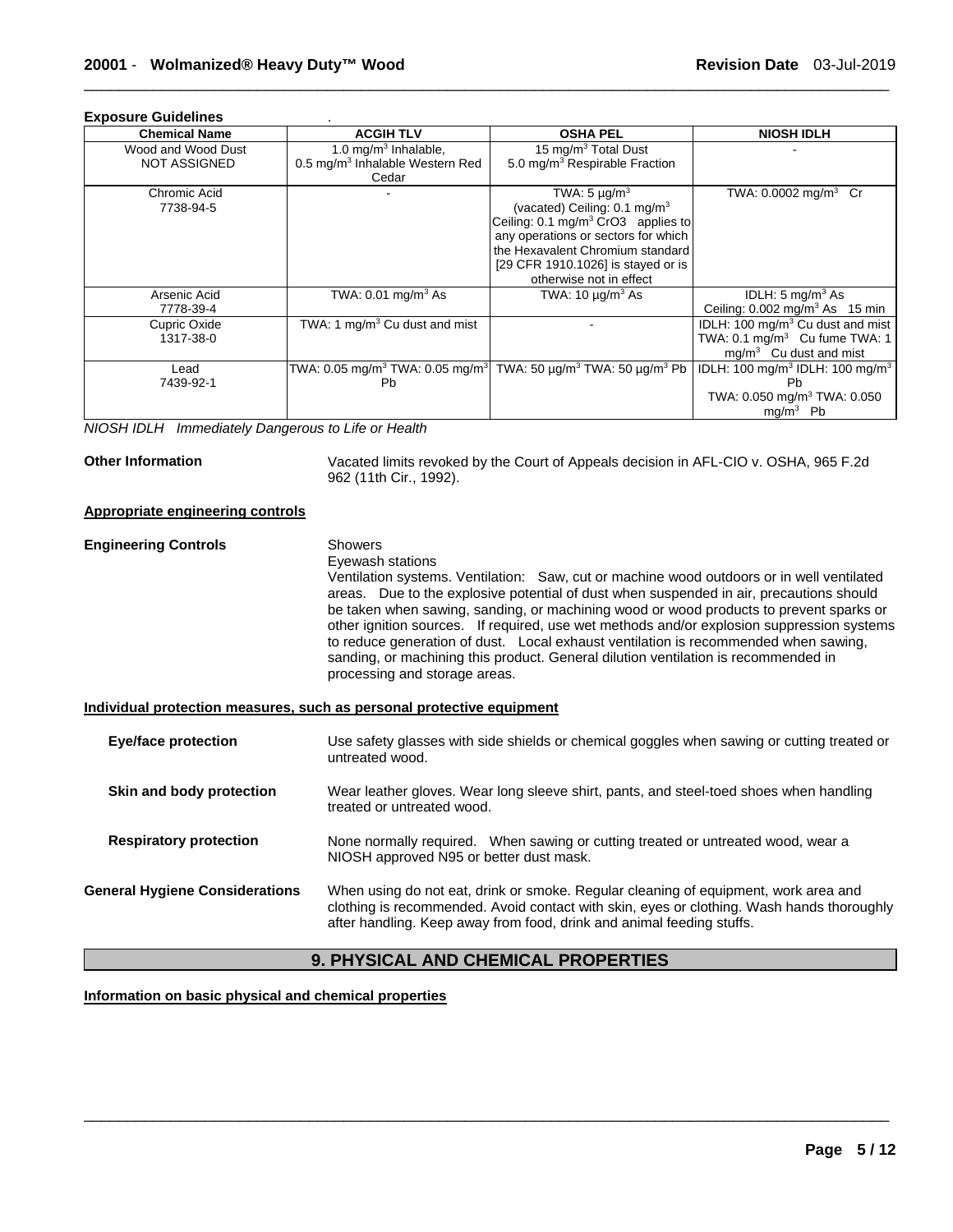**Physical state Solid** 

#### **Other Information**

\_\_\_\_\_\_\_\_\_\_\_\_\_\_\_\_\_\_\_\_\_\_\_\_\_\_\_\_\_\_\_\_\_\_\_\_\_\_\_\_\_\_\_\_\_\_\_\_\_\_\_\_\_\_\_\_\_\_\_\_\_\_\_\_\_\_\_\_\_\_\_\_\_\_\_\_\_\_\_\_\_\_\_\_\_\_\_\_\_\_\_\_\_

**No information available Melting point / freezing point** No information available **No information available Not applicable No information available Flammability (solid, gas)** No information available

**Upper flammability limit:** No information available **Lower flammability limit:** No information available **No information available No information available Relative density** No information available **No information available No information available No information available No information available No information available No information available Dynamic viscosity** No information available **Explosive properties** No information available **Oxidizing properties** No information available

**Softening point 1996 CONTER INCORDING Monet Control Monet Monet Monet Monet Monet Monet Monet Control Monet Monet Monet Monet Monet Monet Monet Monet Monet Monet Monet Monet Monet Monet Monet Monet Monet Monet Monet Monet Molecular weight <br>VOC Content (%) <br>No information available<br>Note:** No information available **VOC Content (%) No information available**<br> **Density No information available Density Density Density No information available Bulk density No information available No information available** 

### **10. STABILITY AND REACTIVITY**

 $\overline{\phantom{a}}$  , and the set of the set of the set of the set of the set of the set of the set of the set of the set of the set of the set of the set of the set of the set of the set of the set of the set of the set of the s

# **Reactivity**

No data available

#### **Chemical stability**

Stable under recommended storage conditions.

#### **Possibility of Hazardous Reactions**

None under normal processing.

#### **Conditions to avoid**

Extremes of temperature and direct sunlight.

#### **Incompatible materials**

None known based on information supplied.

#### **Hazardous Decomposition Products**

None known based on information supplied.

**Appearance No information available <b>Color No information available Color Color No information available Color No** information available **Color Color No** information available **No information available** 

#### **Property Values Property Remarks • Method**

# **Page 6 / 12**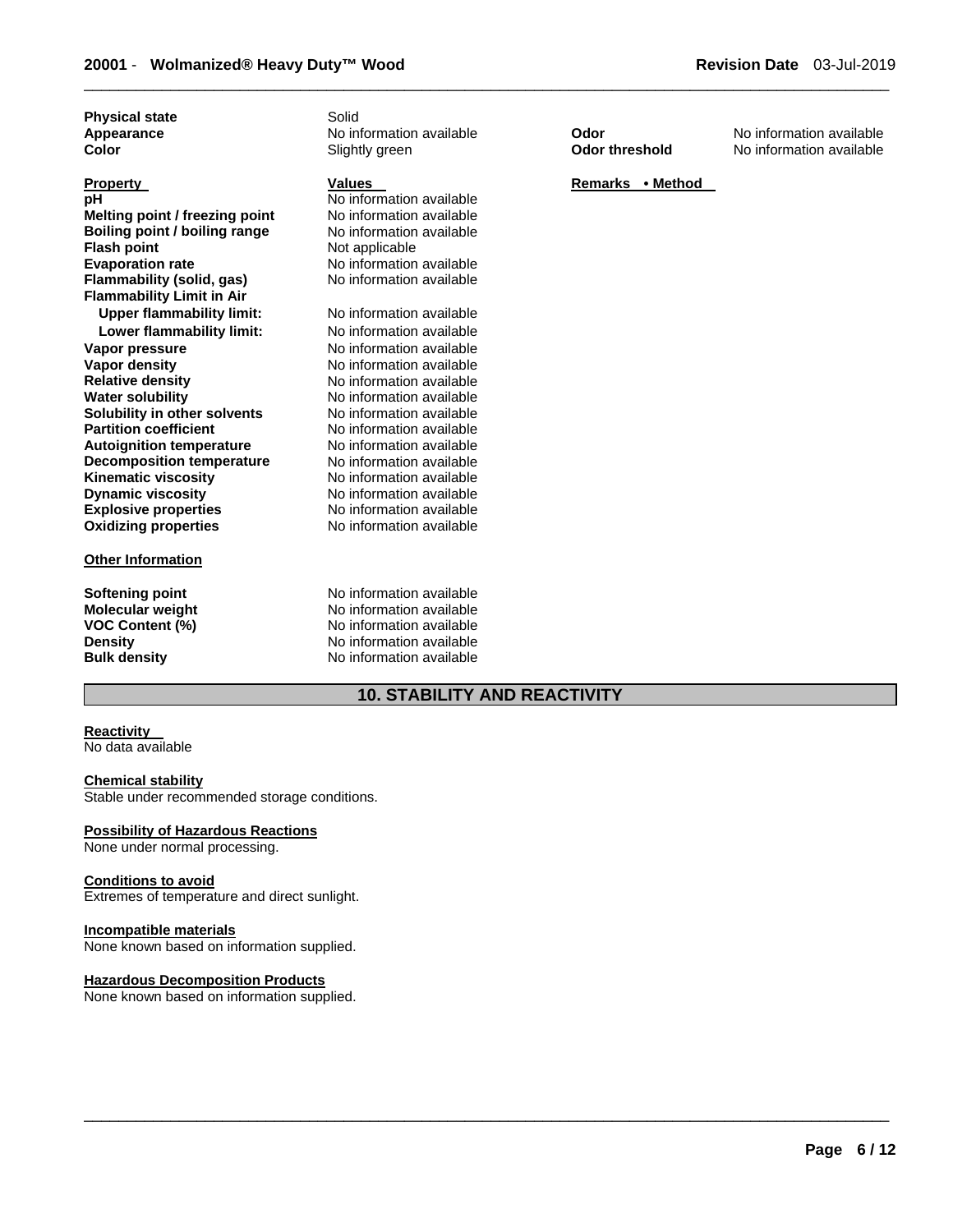## **11. TOXICOLOGICAL INFORMATION**

\_\_\_\_\_\_\_\_\_\_\_\_\_\_\_\_\_\_\_\_\_\_\_\_\_\_\_\_\_\_\_\_\_\_\_\_\_\_\_\_\_\_\_\_\_\_\_\_\_\_\_\_\_\_\_\_\_\_\_\_\_\_\_\_\_\_\_\_\_\_\_\_\_\_\_\_\_\_\_\_\_\_\_\_\_\_\_\_\_\_\_\_\_

#### **Information on likely routes of exposure**

#### **Product Information**

| <b>Inhalation</b>   | WOOD and WOOD DUST :. May cause cancer. May cause sensitization by inhalation. May<br>cause allergy or asthma symptoms or breathing difficulties if inhaled. |
|---------------------|--------------------------------------------------------------------------------------------------------------------------------------------------------------|
| Eye contact         | WOOD and WOOD DUST :. Irritating to eyes.                                                                                                                    |
| <b>Skin contact</b> | WOOD and WOOD DUST :. May cause irritation. May cause allergic skin reaction.                                                                                |
| Ingestion           | WOOD and WOOD DUST :. Harmful if swallowed.                                                                                                                  |

| <b>Chemical Name</b>      | Oral LD50            | <b>Dermal LD50</b>    | <b>Inhalation LC50</b> |
|---------------------------|----------------------|-----------------------|------------------------|
| Chromic Acid<br>7738-94-5 | 52 mg/kg (RT)        | 57 mg/kg (RBT)        | $0.217$ mg/L (RT 4h)   |
| Arsenic Acid<br>7778-39-4 | $= 141.4$ mg/kg (RT) | $= 1,750$ mg/kg (RBT) | -                      |
| Cupric Oxide<br>1317-38-0 | >2,500 mg/kg (RT)    | >3,500 mg/kg (RT)     |                        |
| Lead<br>7439-92-1         | $>2000$ mg/kg (RT)   | $>2000$ mg/kg (RT)    | $\,$                   |

Note: RT = Rat RBT = Rabbit MSE = Mouse GP = Guinea Pig V = Vapour

#### **Information on toxicological effects**

**Symptoms** No information available.

#### **Delayed and immediate effects as well as chronic effects from short and long-term exposure**

| <b>Carcinogenicity</b>                                            |              |          | The table below indicates whether each agency has listed any ingredient as a carcinogen. |             |
|-------------------------------------------------------------------|--------------|----------|------------------------------------------------------------------------------------------|-------------|
| <b>Chemical Name</b>                                              | <b>ACGIH</b> | IARC     | NTP                                                                                      | <b>OSHA</b> |
| Wood and Wood Dust<br>NOT ASSIGNED                                |              | Group 1  |                                                                                          |             |
| Chromic Acid<br>7738-94-5                                         |              | Group 1  | Known                                                                                    |             |
| Arsenic Acid<br>7778-39-4                                         | A1           | Group 1  | Known                                                                                    |             |
| Lead<br>7439-92-1                                                 | A3           | Group 2B | <b>Reasonably Anticipated</b>                                                            |             |
| ACGIH (American Conference of Governmental Industrial Hygienists) |              |          |                                                                                          |             |

 $\overline{\phantom{a}}$  , and the set of the set of the set of the set of the set of the set of the set of the set of the set of the set of the set of the set of the set of the set of the set of the set of the set of the set of the s

*ACGIH (American Conference of Governmental Industrial Hygienists) A1 - Known Human Carcinogen* 

*IARC (International Agency for Research on Cancer)*

*Group 1 - Carcinogenic to Humans* 

*NTP (National Toxicology Program)*

*Known - Known Carcinogen* 

*OSHA (Occupational Safety and Health Administration of the US Department of Labor)*

*X - Present* 

Repeated contact may cause allergic reactions in very susceptible persons. Avoid repeated exposure.

**Other adverse effects** Study Abstracts: In Hawaii, where over 45,000 homes have been built almost entirely of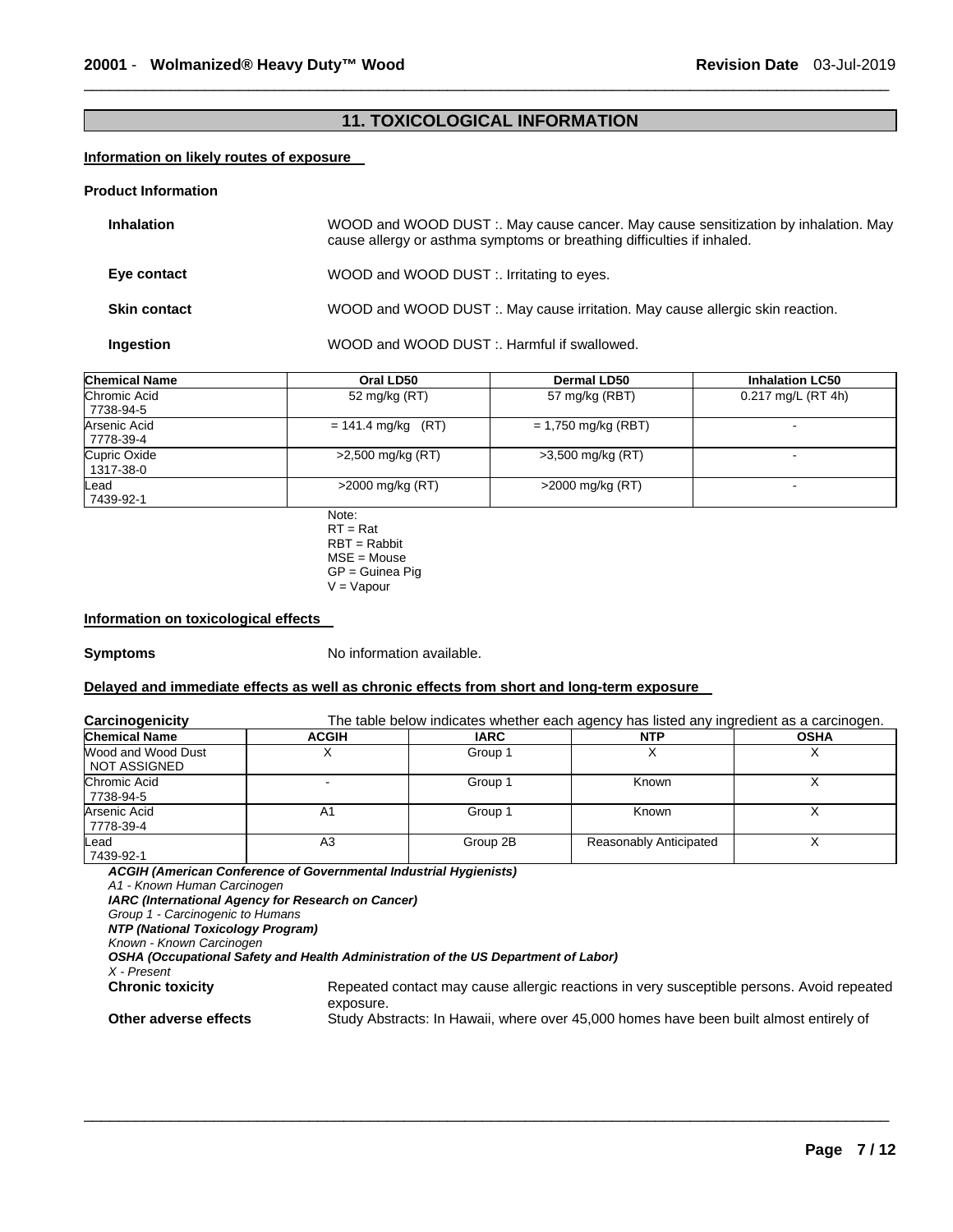CCA-treated wood, a study was conducted by the Pacific Biomedical Center of the University of Hawaii (the Budy-Rashad study) in 1977 to determine any possible effect on the health of carpenters. The study concluded that exposure to CCA-treated sawdust is not associated with increased risk of total cancer, lung cancer orlymphatic cancer and shows that excess respiratory cancer mortality was not observed in the carpenters.

\_\_\_\_\_\_\_\_\_\_\_\_\_\_\_\_\_\_\_\_\_\_\_\_\_\_\_\_\_\_\_\_\_\_\_\_\_\_\_\_\_\_\_\_\_\_\_\_\_\_\_\_\_\_\_\_\_\_\_\_\_\_\_\_\_\_\_\_\_\_\_\_\_\_\_\_\_\_\_\_\_\_\_\_\_\_\_\_\_\_\_\_\_

A study was conducted by the University of Alabama to evaluate the teratogenicity of CCA-impregnated sawdust when exposed to rabbits and mice. Sawdust from CCA-treated wood has been shown not to cause chromosome damage or teratogenic effects in mice fed sawdust nor to cause birth defects in rabbits receiving sawdust applied to their skin. According to a Human Health Risk Assessment conducted by Gradient Corporation in August 2004, potential health risks to workers and residents do not exceed U.S. Environmental Protection Agency acceptable risk limits. Although the arsenic complex (the predominate chemical form of arsenic in CCA-treated wood is chromium III arsenate) is present on the surface of CCA-treated utility poles and in surrounding soils, the arsenic in these poles is chemically bonded to the wood and is not readily absorbed in the body. This risk assessment evaluated exposures to arsenic complex on the surface of CCA treated utility poles and in soil adjacent to the poles. Exposure was evaluated for both hand to mouth contact and skin contact for a child resident age 2-6 and an adult utility pole worker. The assessment results also indicate that the amount of arsenic complex potentially taken into the body from exposures to CCA-treated utility poles and adjacent soils for a child resident is approximately 8 fold less than the intake of naturally occurring inorganic arsenic in food and drinking water at the new federal drinking water standard for arsenic. An adult worker is exposed to over 24 fold less arsenic complex associated with CCA-treated utility poles, compared to intake of inorganic arsenic form food and drinking water.

Carcinogenic status: IARC, the NTP, OSHA and California Proposition 65 do not consistently distinguish among arsenic or chrome species but list inorganic arsenic and chromium and certain chromium compounds as human carcinogens. Cancers in humans have followed from long term consumption of Fowler's Solution, a medicinal trivalent arsenical; inhalations and skin contact with inorganic trivalent arsenical sheep-dust; the combined inhalation of arsenic trioxide (trivalent arsenical), sulfur dioxide, and other particulates from ore smelting in arsenic trioxide production; and occupational exposure to nonwater-soluble hexavalent chromium. Carcinogenicity Data: IARC has classified untreated hardwood and hardwood/softwood mix wood dust as a Group I human carcinogen. The wood dust classification is based primarily on IARC's evaluation of increased risk in the occurrence of adenocarcinomas of the nasal cavities and paranasal sinuses associated with occupational exposures to untreated wood dust. NTP has classified all untreated wood dust as a carcinogen.

### **Numerical measures of toxicity - Product Information**

**The following values are calculated based on chapter 3.1 of the GHS document** . **ATEmix (oral) ATEmix (dermal) ATEmix (inhalation-gas) ATEmix (inhalation-dust/mist) ATEmix (inhalation-vapor)** 

**Numerical measures of toxicity** 

#### **12. ECOLOGICAL INFORMATION**

 $\overline{\phantom{a}}$  , and the set of the set of the set of the set of the set of the set of the set of the set of the set of the set of the set of the set of the set of the set of the set of the set of the set of the set of the s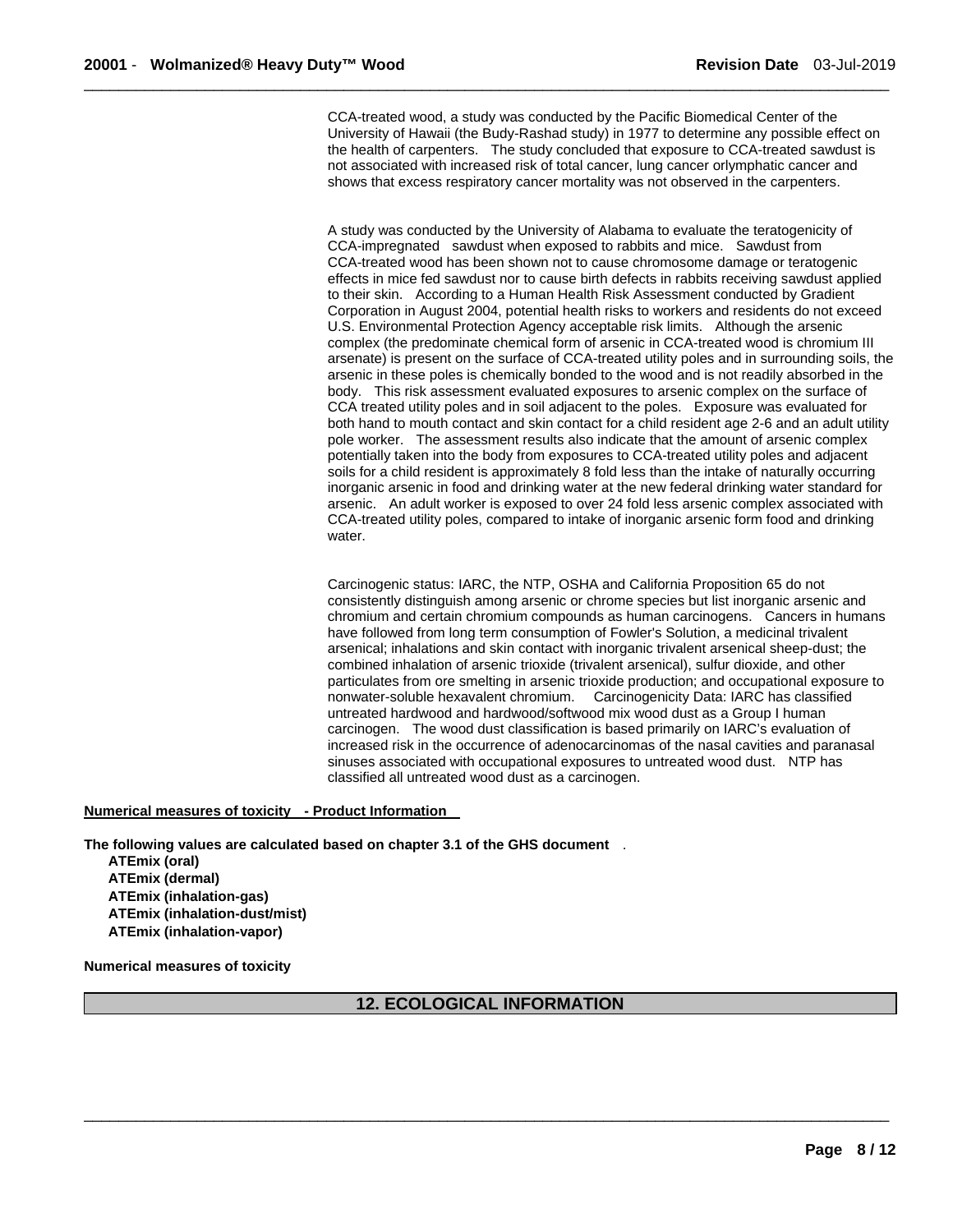#### **Ecotoxicity**

Study Abstracts: A technical paper published in the Forest Products Journal (September, 1974) by Levi, Huisingh and Nesbitt described a study conducted to determine if CCA wood preservative in grapevine support posts might be absorbed by the vines, leaves and/or grapes. This study concluded that "... CCA preservatives are bound in wood, are not readily leached and are not concentrated in plants growing close to the treated wood."

\_\_\_\_\_\_\_\_\_\_\_\_\_\_\_\_\_\_\_\_\_\_\_\_\_\_\_\_\_\_\_\_\_\_\_\_\_\_\_\_\_\_\_\_\_\_\_\_\_\_\_\_\_\_\_\_\_\_\_\_\_\_\_\_\_\_\_\_\_\_\_\_\_\_\_\_\_\_\_\_\_\_\_\_\_\_\_\_\_\_\_\_\_

The Springborn Laboratories Environmental Sciences Division in 1993 conducted a sediment exposure study using leachate from CCA treated and untreated marine pilings and exposing Ampelisca abdita for a period of 10 days. Survival of the organisms during the 10-day exposure period was the biological endpoint used to establish the effects of exposure. Results indicated that leachate from treated pilings had no adverse effect on organism survival. It was concluded that the primary constituents of the CCA-treated wood piling were not present in the leachate at concentrations which would adversely affect the survival of the organisms.

Testing has been conducted to evaluate the use of treated wood in raised vegetable gardens. Vegetables harvested from gardens in raised bed structures built of CCA-treated wood were compared with vegetables grown in untreated raised bed structures and with vegetables purchased at a local grocery store. Testing revealed that all vegetables contained minuscule amounts of each element in CCA. In some cases, the levels of metals were actually higher in the vegetables grown in untreated bins, and in one case the store-purchased vegetable had the highest level of arsenic. The report concluded that there was "no uptake of the metal constituents into the vegetables."

The Food and Drug Administration's (FDA) "Market Basket Survey" has consistently shown that arsenic in tomatoes is below the analytical level of detection despite the increased usage of arsenically-treated wood for tomato stakes. Moreover, even though CCA-treated wood has been increasingly used in applications such as cattle bunks and stalls and poultry brooders for the last ten years, the FDA survey has shown a decrease in the arsenic content of dairy, meat and poultry products.

A study funded in part by the National Oceanic and Atmospheric Administration (NOAA) and prepared by the Marine Resources Division of the South Carolina Department of Natural Resources in 1995 measured the impact of wood preservative leachate from docks in an estuarine environment. Copper, chromium, arsenic, and polynuclear aromatic hydrocarbons (PAHs) were measured in composite samples of sediments and naturally occurring oyster populations from creeks with high densities of docks, and from nearby reference creeks with no docks. Sediments from all but one site had metal and total PAH concentrations which were below levels reported to cause biological effects, and the oysters showed no significant difference in their physiological condition. Bioassays were also conducted on four common estuarine species and hatchery-reared oysters. The results suggest that wood preservative leachates from dock pilings have no acutely toxic effects on these common species, nor do they affect the survival or growth of juvenile oysters over a six-week period. In some cases, metal leachates may accumulate in sediments and oysters immediately adjacent to pilings, but do not appear to become concentrated in sediments or oysters elsewhere in the same creeks.

| <b>Chemical Name</b> | Algae/aguatic plants              | Fish                            | Crustacea                     |
|----------------------|-----------------------------------|---------------------------------|-------------------------------|
| Chromic Acid         | 0.99 mg/L EC50 72h                | 33.2 mg/L LC50 96h (Pimephales  | 0.035 mg/L EC50 48h (Daphnia  |
| 7738-94-5            | (Pseudokirchneriella subcapitata) | promelas)                       | magna)                        |
| Arsenic Acid         | 0.048 mg/L EC50 72h               | 28 mg/L LC50 96h (Cyprinodon    | 2 mg/L EC50 96h (Americamysis |
| 7778-39-4            | (Scenedesmus obliquus)            | variegatus)                     | Bahia)                        |
| Cupric Oxide         | 0.031 - 0.51 mg/L EC10 72h        | 0.1 mg/L LC50 96h (Oncorhynchus | 0.0058 - 0.0073 mg/L EC50 48h |
| 1317-38-0            | (Pseudokirchneriella subcapitata) | mvkiss)                         | (Daphnia magna)               |
| Lead                 |                                   | 0.107 mg/L LC50 96h             | 0.008 mg/L EC50 48h (Mytilus  |
| 7439-92-1            |                                   | (Oncorhynchus mykiss)           | trossolus)                    |

#### **Persistence and degradability**

No information available.

#### **Bioaccumulation**

No information available.

**Other adverse effects** No information available

#### **13. DISPOSAL CONSIDERATIONS**

 $\overline{\phantom{a}}$  , and the set of the set of the set of the set of the set of the set of the set of the set of the set of the set of the set of the set of the set of the set of the set of the set of the set of the set of the s

**Waste treatment methods**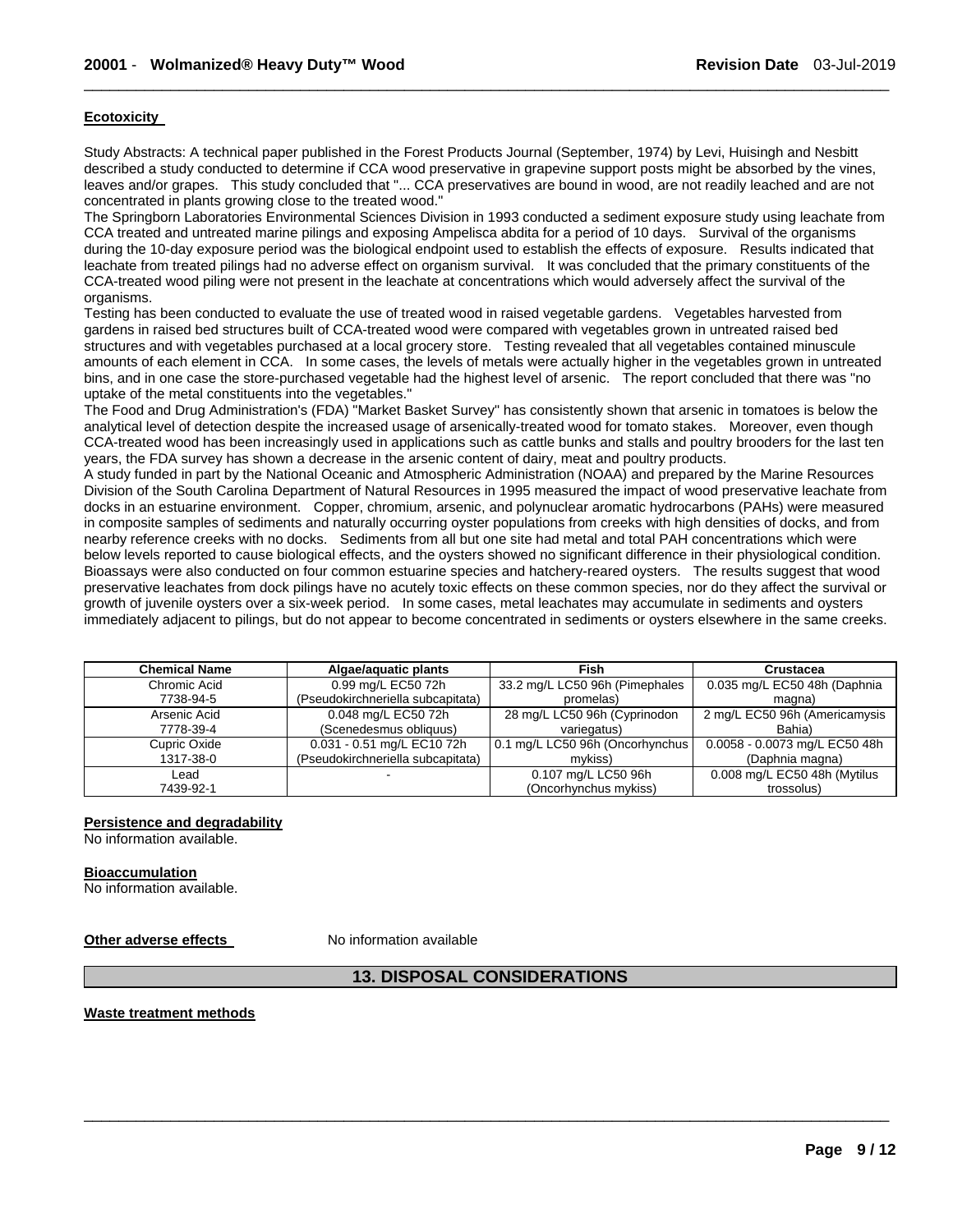| Disposal of wastes            | DO NOT BURN TREATED WOOD. Do not use pressure treated chips or sawdust as<br>mulch. Dispose of in accordance with local, state and federal regulations. This product is<br>exempted as a hazardous waste under any sections of the RCRA regulations as long as<br>the product is being utilized for its intended end use as stated in 40 CFR 261.4 (b) (9).<br>State run hazardous waste programs may be more stringent. |
|-------------------------------|--------------------------------------------------------------------------------------------------------------------------------------------------------------------------------------------------------------------------------------------------------------------------------------------------------------------------------------------------------------------------------------------------------------------------|
| <b>Contaminated packaging</b> | No information available.                                                                                                                                                                                                                                                                                                                                                                                                |

This product contains one or more substances that are listed with the State of California as a hazardous waste.

| <b>Chemical Name</b> | California Hazardous Waste Status |
|----------------------|-----------------------------------|
| Chromic Acid         | Toxic                             |
| 7738-94-5            | Corrosive                         |
|                      | lgnitable                         |
| Cupric Oxide         | Toxic                             |
| 1317-38-0            |                                   |
| Lead                 | Toxic                             |
| 7439-92-1            |                                   |

# **14. TRANSPORT INFORMATION**

| <b>DOT</b>  | Not regulated |
|-------------|---------------|
| <u>TDG</u>  | Not regulated |
| <b>MEX</b>  | Not regulated |
| ICAO (air)  | Not regulated |
| IATA        | Not regulated |
| <b>IMDG</b> | Not regulated |
| <b>RID</b>  | Not regulated |
| <b>ADR</b>  | Not regulated |
| ADN         | Not regulated |

# **15. REGULATORY INFORMATION**

 $\overline{\phantom{a}}$  , and the set of the set of the set of the set of the set of the set of the set of the set of the set of the set of the set of the set of the set of the set of the set of the set of the set of the set of the s

| <b>International Inventories</b> |                 |
|----------------------------------|-----------------|
| <b>TSCA</b>                      | Complies        |
| <b>DSL/NDSL</b>                  | Complies        |
| <b>EINECS/ELINCS</b>             | Does not comply |
| <b>ENCS</b>                      | Complies        |
| <b>IECSC</b>                     | Complies        |
| <b>KECL</b>                      | Complies        |
| <b>PICCS</b>                     | Complies        |
| <b>AICS</b>                      | Complies        |

**Legend:**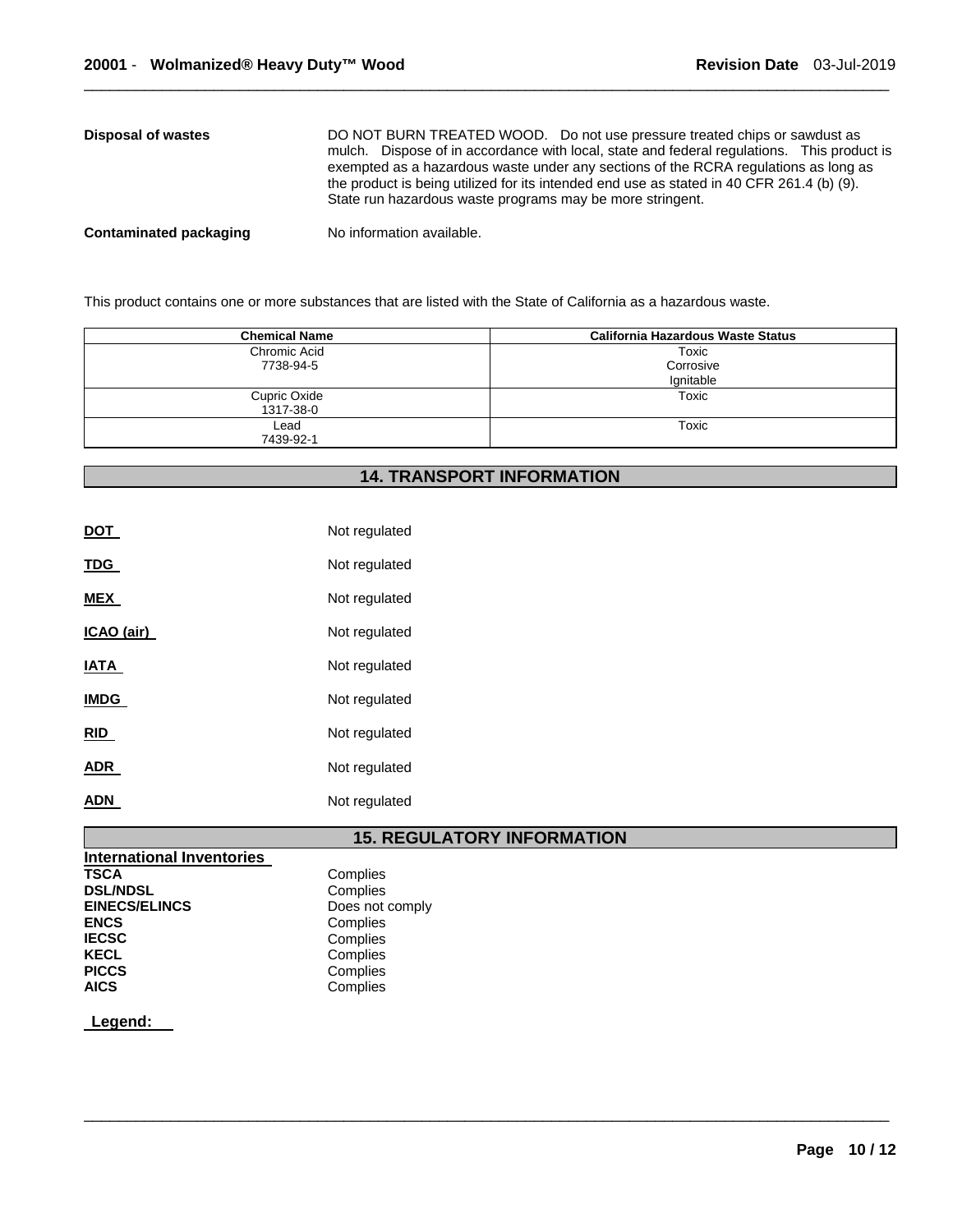**TSCA** - United States Toxic Substances Control Act Section 8(b) Inventory

**DSL/NDSL** - Canadian Domestic Substances List/Non-Domestic Substances List

**EINECS/ELINCS** - European Inventory of Existing Chemical Substances/European List of Notified Chemical Substances

**ENCS** - Japan Existing and New Chemical Substances

- **IECSC**  China Inventory of Existing Chemical Substances
- **KECL**  Korean Existing and Evaluated Chemical Substances
- **PICCS**  Philippines Inventory of Chemicals and Chemical Substances
- **AICS**  Australian Inventory of Chemical Substances

#### **US Federal Regulations**

#### **SARA 313**

Section 313 of Title III of the Superfund Amendments and Reauthorization Act of 1986 (SARA). This product contains a chemical or chemicals which are subject to the reporting requirements of the Act and Title 40 of the Code of Federal Regulations, Part 372

\_\_\_\_\_\_\_\_\_\_\_\_\_\_\_\_\_\_\_\_\_\_\_\_\_\_\_\_\_\_\_\_\_\_\_\_\_\_\_\_\_\_\_\_\_\_\_\_\_\_\_\_\_\_\_\_\_\_\_\_\_\_\_\_\_\_\_\_\_\_\_\_\_\_\_\_\_\_\_\_\_\_\_\_\_\_\_\_\_\_\_\_\_

| <b>Chemical Name</b>          | <b>SARA 313 -</b><br>Threshold Values % |
|-------------------------------|-----------------------------------------|
| Chromic Acid -<br>7738-94-5   | v.                                      |
| 7778-39-4<br>Arsenic Acid - 7 | v.                                      |

#### **SARA 311/312 Hazard Categories**

| Acute health hazard               | Yes. |
|-----------------------------------|------|
| <b>Chronic Health Hazard</b>      | Yes. |
| <b>Fire hazard</b>                | Yes  |
| Sudden release of pressure hazard | N٥   |
| <b>Reactive Hazard</b>            | N٥   |

#### **CWA (Clean Water Act)**

This product contains the following substances which are regulated pollutants pursuant to the Clean Water Act (40 CFR 122.21 and 40 CFR 122.42)

| <b>Chemical Name</b>      | <b>CWA - Reportable</b><br>Quantities | <b>CWA - Toxic Pollutants</b> | <b>CWA - Priority Pollutants</b> | <b>CWA - Hazardous</b><br><b>Substances</b> |
|---------------------------|---------------------------------------|-------------------------------|----------------------------------|---------------------------------------------|
| Chromic Acid<br>7738-94-5 | 10 <sub>lb</sub>                      |                               |                                  |                                             |
| Arsenic Acid<br>7778-39-4 |                                       |                               |                                  |                                             |
| Cupric Oxide<br>1317-38-0 |                                       |                               |                                  |                                             |
| Lead<br>7439-92-1         | -                                     |                               | ∧                                |                                             |

#### **CERCLA**

This material, as supplied, contains one or more substances regulated as a hazardous substance under the Comprehensive Environmental Response Compensation and Liability Act (CERCLA) (40 CFR 302)

| <b>Chemical Name</b> | <b>Hazardous Substances RQs</b> | <b>CERCLA/SARA RQ</b> | <b>Reportable Quantity (RQ)</b> |
|----------------------|---------------------------------|-----------------------|---------------------------------|
| Chromic Acid         | 10 <sub>h</sub>                 |                       | RQ 10 lb final RQ               |
| 7738-94-5            |                                 |                       | RQ 4.54 kg final RQ             |
| Arsenic Acid         | 1 lb                            |                       | RO 1 lb final RO                |
| 7778-39-4            |                                 |                       | RQ 0.454 kg final RQ            |
| ∟ead                 | 10 <sub>h</sub>                 |                       | RQ 10 lb final RQ               |
| 7439-92-1            |                                 |                       | RQ 4.54 kg final RQ             |

 $\overline{\phantom{a}}$  , and the set of the set of the set of the set of the set of the set of the set of the set of the set of the set of the set of the set of the set of the set of the set of the set of the set of the set of the s

#### **US State Regulations**

#### **California Proposition 65**

This product contains the following Proposition 65 chemicals